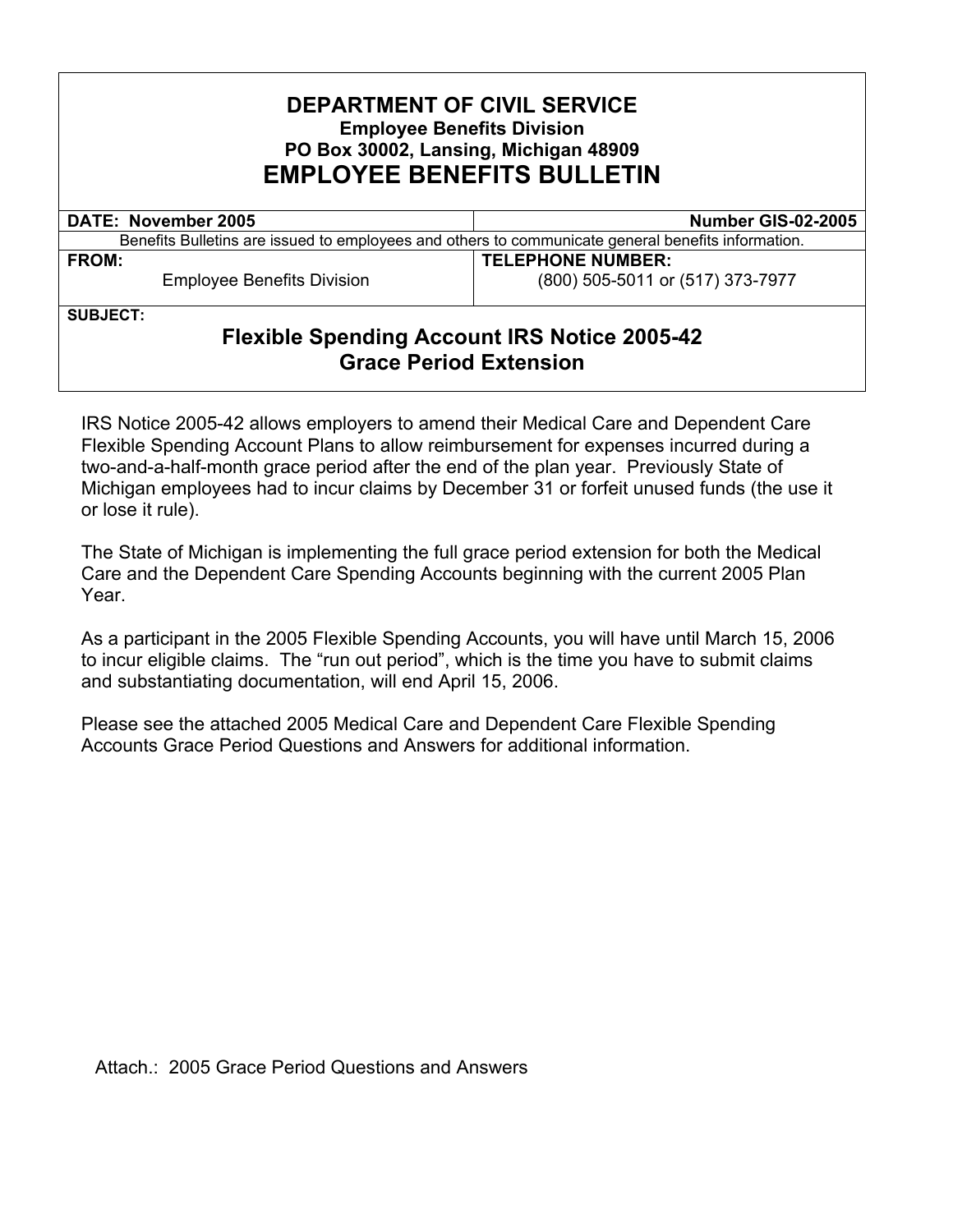# **2005 Medical Care and Dependent Care Flexible Spending Accounts Grace Period Questions & Answers**

The Internal Revenue Service approved Notice 2005-42 in May 2005. This notice permits a **grace period** of 2 months and 15 days following the end of each plan year during which unused contributions in either your Medical Care or Dependent Care Spending Account may be reimbursed for qualified expenses **incurred** during the grace period.

This means that since the State of Michigan's Spending Account plan year will end on December 31, 2005, **you may incur qualified expenses up to March 15, 2006,** and use any remaining funds from your 2005 plan year account.

The grace period should not be confused with the **run-out period** which is the period during which you may submit claims for reimbursement out of your prior plan year's account. The State of Michigan's new run-out period ends on April 15, 2006. This means that you will have until April 15, 2006, to submit claims for reimbursement for expenses for the 2005 Plan Year.

The following are some basic questions and answers to help you understand how this Revenue Notice may affect your Medical Care or Dependent Care Spending Accounts.

#### **How does the Revenue Notice affect my Flexible Spending Account?**

The IRS Revenue Notice allows you to incur qualified Flexible Spending Account expenses for the current plan year until March 15 of the following year, and to be reimbursed with remaining funds from your prior plan year's account. For example, if on January 1st you have money left in your prior plan year's account, you can incur expenses up until March 15. These expenses will be paid from your prior plan year's account until it has been exhausted.

#### **What is a grace period?**

A grace period is the 2 months and 15 days immediately following the end of the plan year, in which you or your qualified dependent can incur qualified expenses and use any remaining funds from the prior plan year's account balance. The State of Michigan's grace period is January 1 through March 15.

#### **What is a run-out period?**

A run-out period is the period of time in which a participant has to submit claims for reimbursement out of the prior plan year's account. The State of Michigan's run-out period ends April 15.

#### **What happens to my claims during the grace period if I have a Flexible Spending Account for the previous and current year?**

Claims will be paid in the order in which they are received. If you have an account balance in your 2005 account, and a claim is received with a date of service between January 1, 2006, and March 15, 2006, the expense will be paid from your 2005 account first. If the claim is larger than your 2005 account balance and you have a 2006 medical care spending account, the remainder will be paid from the 2006 account. If a claim is received at a later date, with a date of service in 2005, and all funds have been paid from your 2005 account, the claim will not be paid.

For this reason, **it is important to file claims as soon as your expenses have been incurred**. This will help ensure that you maximize the use of your accounts for both plan years.